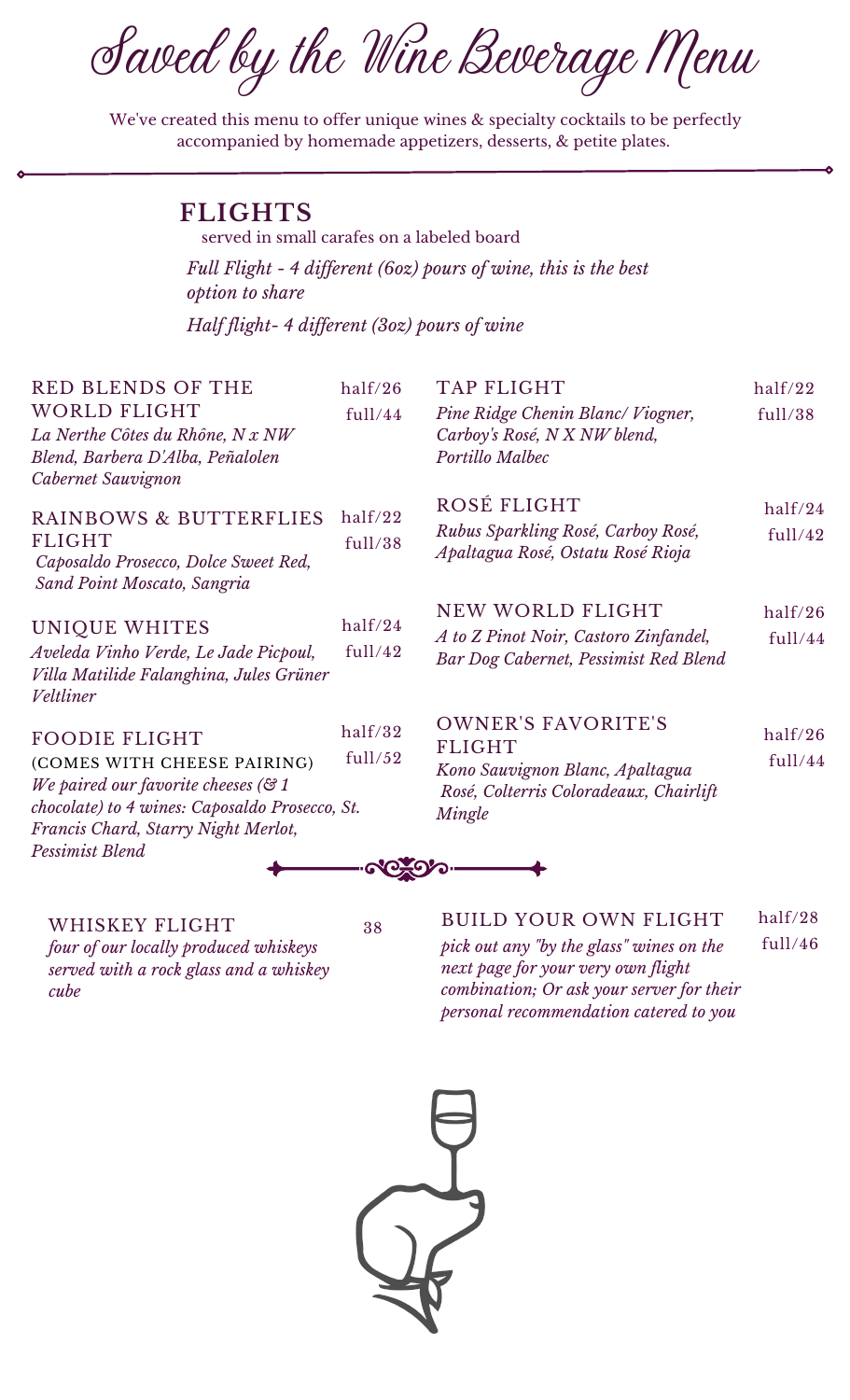### RED WINE

|                                                                                       |         | $\mathbf{O}_{\it glass/\,bottle}$ |
|---------------------------------------------------------------------------------------|---------|-----------------------------------|
| PORTILLLO MALBEC<br><b>Argentina</b>                                                  | on tap! | 10/35                             |
| A TO Z PINOT NOIR<br>Oregon                                                           | on tap! | 10/35                             |
| N X NW RED BLEND<br><b>Washington State</b>                                           | on tap! | 10/35                             |
| <b>BAR DOG CABERNET SAUVIGNON</b><br>California                                       |         | 10/35                             |
| ROSSO DOLCE SWEET RED<br>Italy [frizzante]                                            |         | 10/35                             |
| <b>CASTORO ZINFANDEL</b><br>Organic wine from Paso Robles                             |         | 10/35                             |
| <b>BARBERA D'ALBA</b><br>Piedmont, Italy                                              |         | 12/42                             |
| <b>COLTERRIS "COLORADEAUX"</b><br>Bordeaux style blend from Grand Valley, Colorado    |         | 12/42                             |
| PEÑALOLEN CABERNET SAUVIGNON<br>Maipo Valley, Chile                                   |         | 14/49                             |
| PESSIMIST RED BLEND<br>Paso Robles, California                                        |         | 14/49                             |
| LA NERTHE CÔTES DU RHÔNE<br>Rhône, France [staff favorite]                            |         | 14/49                             |
| WILD MOUNTAIN CELLARS BLEND<br>Locally produced "Chairlift Mingle"                    |         | 14/49                             |
| "NEVER LOOK BACK" CABERNET SAUV<br>South Africa                                       |         | 35                                |
| <b>ALTA VISTA ESTATE MALBEC</b><br>Mendoza, Argentina                                 |         | 35                                |
| <b>BARDA PATAGONIA PINOT NOIR</b><br>Patagonia, Argentina                             |         | 44                                |
| MAQUIS GRAND RESERVA CAB FRANC<br>Colchagua Valley, Chile- 00000 so good              |         | 45                                |
| WILD MOUNTAIN CELLARS OLD VINE ZIN<br>Locally produced, sourced from Lodi, California |         | 45                                |
| MICHAEL POZZAN PINOT NOIR<br>Russian River Valley, California                         |         | 46                                |
| TENUTA DI NOZZOLE CHIANTI RISERVA<br>Tuscany, Italy                                   |         | 48                                |
| MARQUÉS DE MURRIETA<br>Rioja Reserva 2016                                             |         | 58                                |
| <b>CAMPO AL MARE SUPER TUSCAN</b><br>Tuscany, Italy                                   |         | 65                                |
| "NO NAME" BORGOGNO<br>Barolo, Italy [2016]                                            |         | 78                                |
| <b>CHÂTEAU LA FORTUNE</b><br>Margaux, France [2018]                                   |         | 100                               |
| CHAMBOLLE-MUSIGNY LOUIS JADOT<br>Burgundy, France [2018]                              |         | 135                               |
| MT. BRAVE CALIFORNIA CABERNET<br>[2016] Napa Valley, California                       |         | 145                               |

#### WHITE WINE

|                                                                             | glass/bottle |
|-----------------------------------------------------------------------------|--------------|
| CAPOSALDO PINOT GRIGIO<br>on tap!                                           | 8/35         |
| Italy                                                                       |              |
| PINE RIDGE CHENIN BLANC/VIOGNIER<br>California-staff favorite<br>on tap!    | 10/32        |
| <b>ST. FRANCIS CHARDONNAY</b><br>Sonoma, California<br>on tap!              | 10/35        |
| AVELEDA VINHO VERDE<br>Portugal                                             | 8/29         |
| SAND POINT MOSCATO<br>California [sweet and refreshing]                     | 8/29         |
| LE JADE PICPOUL<br>Picpoul, France                                          | 10/35        |
| VILLA MATILIDE FALANGHINA<br>Campania, Italy [summery tropical flavors]     | 10/35        |
| <b>KONO SAUVIGNON BLANC</b><br>Marlborough, New Zealand                     | 12/42        |
| <b>JEAN MARC BORDEAUX BLANC</b><br>Bordeaux, France                         | 12/42        |
| JULES TAYLOR GRÜNER VELTLINER<br>Marborough, New Zealand                    | 12/42        |
| VILLA SPARINA GAVI [HALF BOTTLE]<br>Gavi, Piedmont Italy [cortese]          | 22           |
| DASCHSHUND REISLING<br>Germany                                              | 35           |
| ALAIA ALBARIÑO<br>Galicia, Spain                                            | 35           |
| <b>JULES TAYLOR PINOT GRIS</b><br>Marborough, New Zealand                   | 35           |
| <b>MARIUS VERMENTINO</b><br>France [kind of like pinot grigio but better]   | 35           |
| JOSEPH MELLOT POUILLY-FUMÉ<br>Sauvignon blanc from Loire Valley, France     | 52           |
| DOMAINE FOLLY ET FILS CHABLIS<br>Chardonnay from Chablis [Burgundy], France | 65           |

### ROSÉ & BUBBLES

| INUOL (X. DUDDLEO                                                                                      | glass/bottle |
|--------------------------------------------------------------------------------------------------------|--------------|
| on tap!<br>CARBOY'S ROSÉ                                                                               | 10/35        |
| Locally produced, sourced from Napa Valley, California<br><b>APALTAGUA ROSÉ</b><br>Maule Valley, Chile | 10/35        |
| CAPOSALDO PROSECCO                                                                                     | 10/35        |
| Prosecco, Italy<br>RUBUS SPARKLING ROSE<br>France                                                      | 12/35        |
| OSTATU ROSÉ RIOJA<br>Rioja, Spain                                                                      | 14/42        |
| POEMA CAVA BRUT<br>Penedés, Spain                                                                      | 35           |
| <b>CIBONNE TENTATIONS ROSE</b><br>Provence, France- this is really good                                | 42           |
| COLLET CHAMPAGNE<br>Champagne, France -celebrate with true Champagne                                   | 90           |
|                                                                                                        |              |

## DESSERT WINE *[glass ]*

| CONTINENTAL DIVIDE RESERVE                      | 16 | ROTATING PORTO  | 19. |
|-------------------------------------------------|----|-----------------|-----|
| Locally produced dessert wine, oak aged 8 years |    | Portugal        |     |
|                                                 |    |                 |     |
| INNISKILIN ICE WINE                             |    | LIMONCELLO      |     |
| Niagara Peninsula, Canada                       | 26 | Sorrento, Italy |     |
|                                                 |    |                 |     |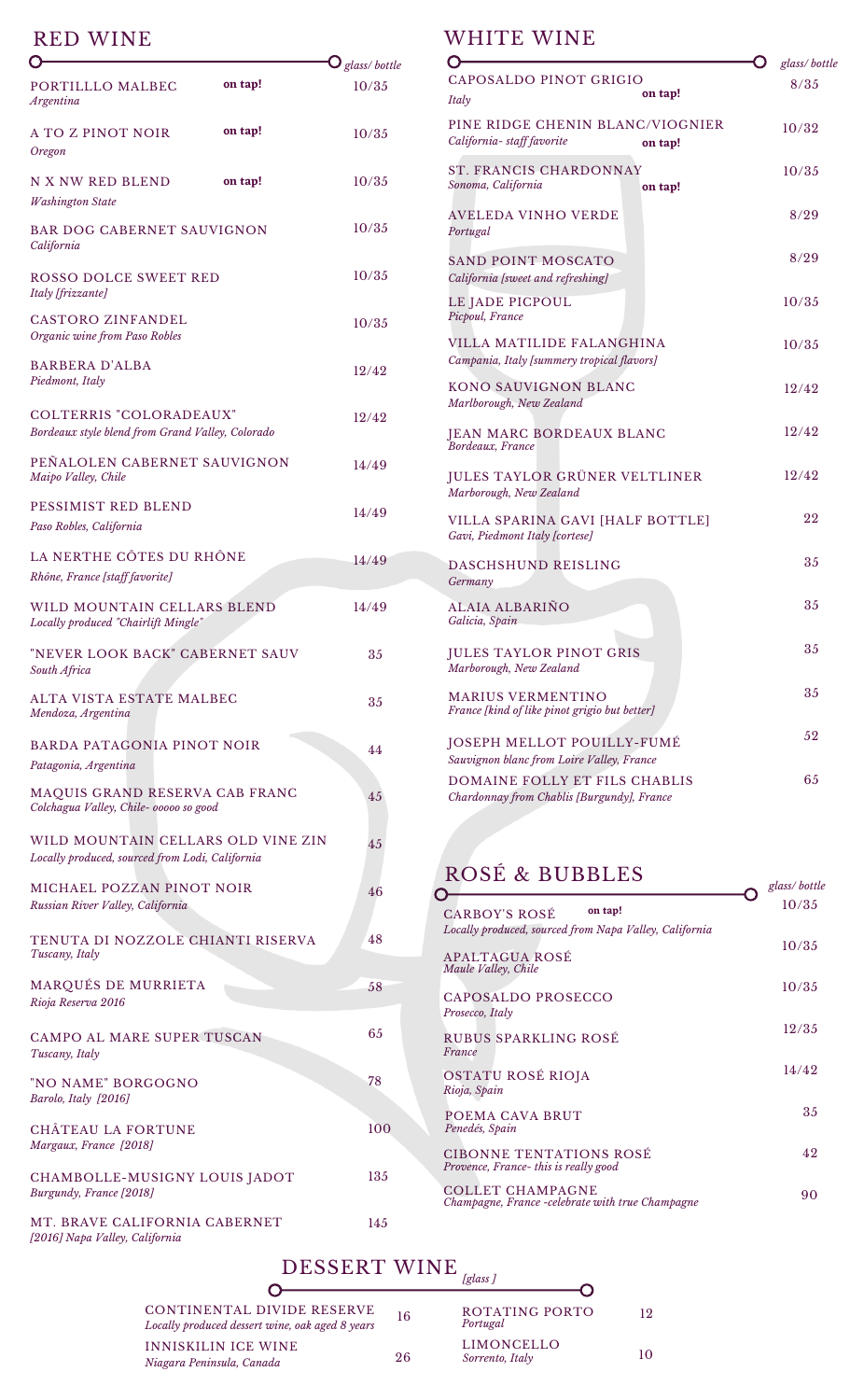# **NOT** *JUST* **WINE**

We have classic cocktails here at Saved by the Wine, but we can't help but involve wine in many of our hand crafted & delicious drinks- try it for yourself!

 $\overline{O}$ 

# **NODKA**

| LIMONCELLO DROP MARTINI<br>Breckenridge vodka, fresh squeezed lemon, limoncello            | 14 |
|--------------------------------------------------------------------------------------------|----|
| SPIKED LAVENDER LEMONADE<br>Homemade lavender lemomade, yes with vodka                     | 10 |
| MOSCOW MULE<br>Breckenridge vodka, ginger liqueur, ginger beer, lime,<br>splash white wine | 14 |
| WINE-MOPOLITAN<br>Breckenridge vodka, cranberry, sage, porto wine                          | 14 |
| <b>BASIN BEACH</b>                                                                         | 12 |
| Breckenridge vodka, limoncello, cranberry juice,<br>raspberry liqueur                      |    |
| <b>BEAR'S PEAR</b>                                                                         | 12 |
| Breckenridge pear vodka, vanilla bean, honey, ginger<br>beer, splash grüner veltliner      |    |
| STRAWBERRY BASIL SMASH                                                                     | 12 |
| Breckenridge vodka, muddled strawberries & basil, splash<br>rosé                           |    |
| $\pi$ $\pi$ $\pi$ $\tau$                                                                   |    |

**TEQUILA** 

| PINOT-RITA<br>Tequila, local orange liqueur, marg mix, pinot noir                    | 12  |
|--------------------------------------------------------------------------------------|-----|
| floater                                                                              |     |
| <b>TEQUILA SOUR</b><br>Tequila, agave, lemon, grapefruit bitters, egg whites         | 14  |
| <b>BLOOD ORANGE &amp; COCONUT MARG</b><br>Tequila, blood orange, coconut cream, lime | 19. |
| <b>CBD PALOMA</b><br>Tequila, CBD, Grapefruit, agave, lime                           | 19  |

#### DESSERT COCKTAILS

| <b>ESPRESSO MARTINI</b><br>Espresso vodka, espresso, dark creme de cocoa, Irish<br>cream, rimmed with homemade fudge     | 14  |
|--------------------------------------------------------------------------------------------------------------------------|-----|
| CHOCOLATE MARTINI<br>Dark & white creme de cocoa, homemade chocolate fudge,<br>Irish cream, port wine, rimmed with fudge | 14  |
| <b>SPIKED LOOSE MOOSE</b><br>Orange sorbet & vanilla ice cream, prosecco, premium<br>gummy bears                         | 10  |
| <b>S'MORE'S MARTINI</b><br>Breckenridge vodka, dark creme de cocoa, gingerbread                                          | 1.5 |
| simple, rimmed with fudge & graham cracker crumb,<br>lastly- brûléed marshmallow                                         |     |

#### INTERESTING SHOTS ⌒

| THE PEARFECT SHOT<br>Breckenridge pear vodka, splash Kono Savignon<br>Blanc, chilled                               | 8  |
|--------------------------------------------------------------------------------------------------------------------|----|
| <b>GUMMY BEAR SHOT</b><br>Breckenridge vodka, pomegranate & orange blossom,<br>sprite, an actual gummy bear        | 8  |
| <b>LEMON DROP SHOT</b><br>Breckenridge vodka, lavender/lemon, sugar rim                                            | 8  |
| <b>HOW MERLOT CAN YOU GO</b><br>Breckenridge bourbon, lemon simple syrup, merlot                                   | 10 |
| <b>FULL SEND SHOT</b><br>Espresso, Espresso vodka, splash Irish cream,<br>rimmed with hot fudge & topped with whip | 10 |

#### **WHISKEY**

| THE COLORADO<br>Breckenridge port cask finish whiskey, Breckenridge<br>bitters liqueur, wine infused cherry. Local favorite | 15 |
|-----------------------------------------------------------------------------------------------------------------------------|----|
| <b>NEW YORK SOUR</b><br>Breckenridge bourbon, lemon, lime, egg whites,<br>red wine floater                                  | 14 |
| <b>HOT TODDY</b><br>Spiced 39- North whiskey, water, lemon, lavender,<br>cinnamon                                           | 12 |
| <b>CLASSIC IRISH COFFEE</b><br>Breckenridge Bourbon, coffee & whipped cream- tell us if<br>you want irish cream, too        | 10 |
| <b>BROCK N' ROLL</b><br>Old Standard rye whiskey, orange liqueur, lemon,<br>grenadine                                       | 12 |
|                                                                                                                             |    |
| FROZEN MANHATTAN<br>Our homemade frozen Manhattan<br>$Add$ Cabernet floater $(+3)$                                          | 14 |
| GIN                                                                                                                         |    |
| <b>FRENCH 77</b><br>Breckenridge gin, Prosecco, elderflower liqueur, lemon,<br>garnished with rosemary                      | 14 |
| EMPRESS BLUEBERRY BASIL SMASH<br>Empress gin, muddled blueberries & basil, splash white<br>wine, lemon                      | 12 |

*bitters* FIRST FROST 12 *Empress Gin, lemon simple, soda water*

#### OTHER

| <b>SANGRIA</b>                                                   | on tap!<br>Red wine after soaking with fruit and brandy |    |
|------------------------------------------------------------------|---------------------------------------------------------|----|
| APEROL SPRITZ<br>Aperol, Prosecco-spritz!                        |                                                         | 10 |
| ROTATING SUMMIT CIDERS<br>Hard cider from Fort Collins, Colorado |                                                         | 8  |
| <b>FROSE!</b>                                                    |                                                         |    |

Our homemade frozen rosé *Add raspberry liqueur floater (+3)*

#### BEER

∩

| <b>OUTER RANGE IPA</b>                                                        |    |
|-------------------------------------------------------------------------------|----|
| Tall can of our neighbor's IPA, rotating brews                                |    |
| <b>REGULAR BEER</b>                                                           | 5. |
| A beer that tastes like beer                                                  |    |
| WIBBY BREWING AMBER<br>Vienna amber style lager from Longmont, Co             |    |
| <b>4 NOSES MEXICAN LAGER</b><br>Craft lager with flavors of sea salt and lime |    |
|                                                                               |    |

# NEAT OR ON A ROCK

| <b>MACALLAN 12 SCOTCH</b>      | 16 |
|--------------------------------|----|
| <b>BRECKENRIDGE BOURBON</b>    | 12 |
| BRECKENRIDGE PORT CASK FINISH  | 14 |
| EAGLE, COLORADO SPICED WHISKEY | 10 |
| EAGLE, COLORADO BOURBON        | 10 |
|                                |    |